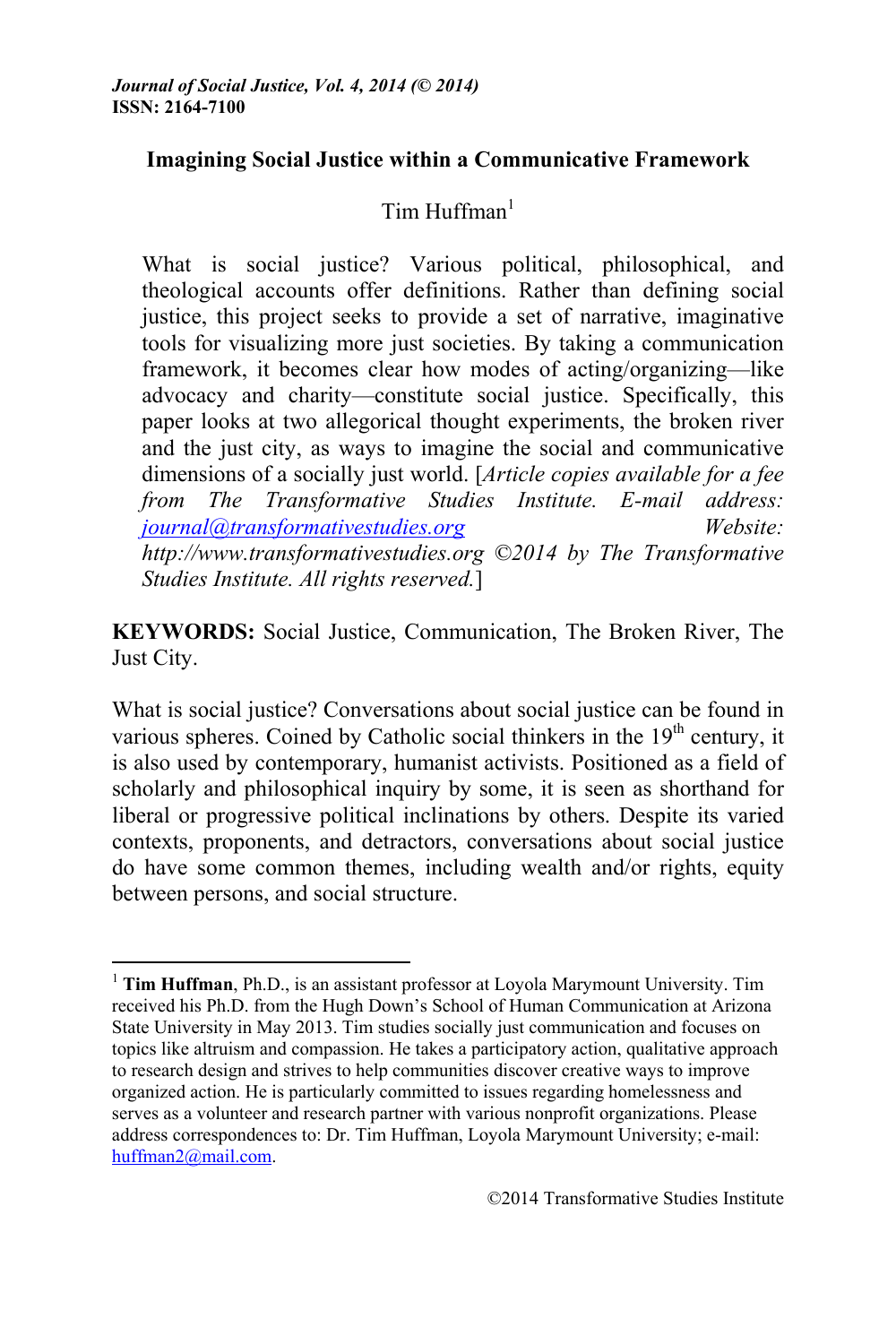In this essay, I attempt to answer the question, "What is social justice?" However, instead of proposing a definition, I offer several "visions" of justice by articulating a set of visual, narrative, and imaginative accounts of social justice. While conceptual clarity is good, I take seriously James' (1896) critique of philosophy that encourages us to move beyond the mere true and false and toward creating and valuing ideas that are living as opposed to dead. As such, imagining social justice is best done in ways that captivate the mind and limber us for action. While conceptual definitions do have a function, I find traction in Parker's (2014) argument that narratives have more pragmatic power than abstract principles.

I also hope to extend what Swartz (2006) calls the communication imagination. Since our lives are "created, conditioned, helped, accentuated, and positioned by the decisions we make about, and through, our communicative practices" (Swartz, 2006, p. 11), communication becomes an important lens for imagining what social justice might look like. Communication as a frame offers theoretical, practical, methodological, and paradigmatic tools for articulating what social justice and injustice are, how just and unjust conditions emerge, and tools for pursuing the most fair, free, and life-enhancing social worlds. Paying attention to communication helps illuminate the *social* dimension of social justice (St. Hilaire, 2014).

First, I will lay out three ways of thinking about social justice: a state of affairs, an aspirational ideal, and the process of striving. Second, I will articulate how social justice can look from a communicative perspective. This vision involves looking at the relationship between charity and social justice and takes up Irving Zola's metaphor about saving people from a river versus going upriver. Based on the communicative spheres offered in the second section, the third and final section offers a thought experiment for imagining socially just interpersonal, organizational, and cultural communication. The "just city" experiment offers a crucible for testing ideas about access, support, and social structure in the context of mutual destruction as a way of illuminating the sorts of conditions we should desire for our society.

# **IS SOCIAL JUSTICE A STATE, GOAL, OR PROCESS?**

There are various ways of thinking about social justice. It can be conceived of as a state of affairs, as an aspirational goal, or a process.

Social justice can be understood as a state of affairs. Under this mode of thinking, there are socially just and unjust sets of circumstances. For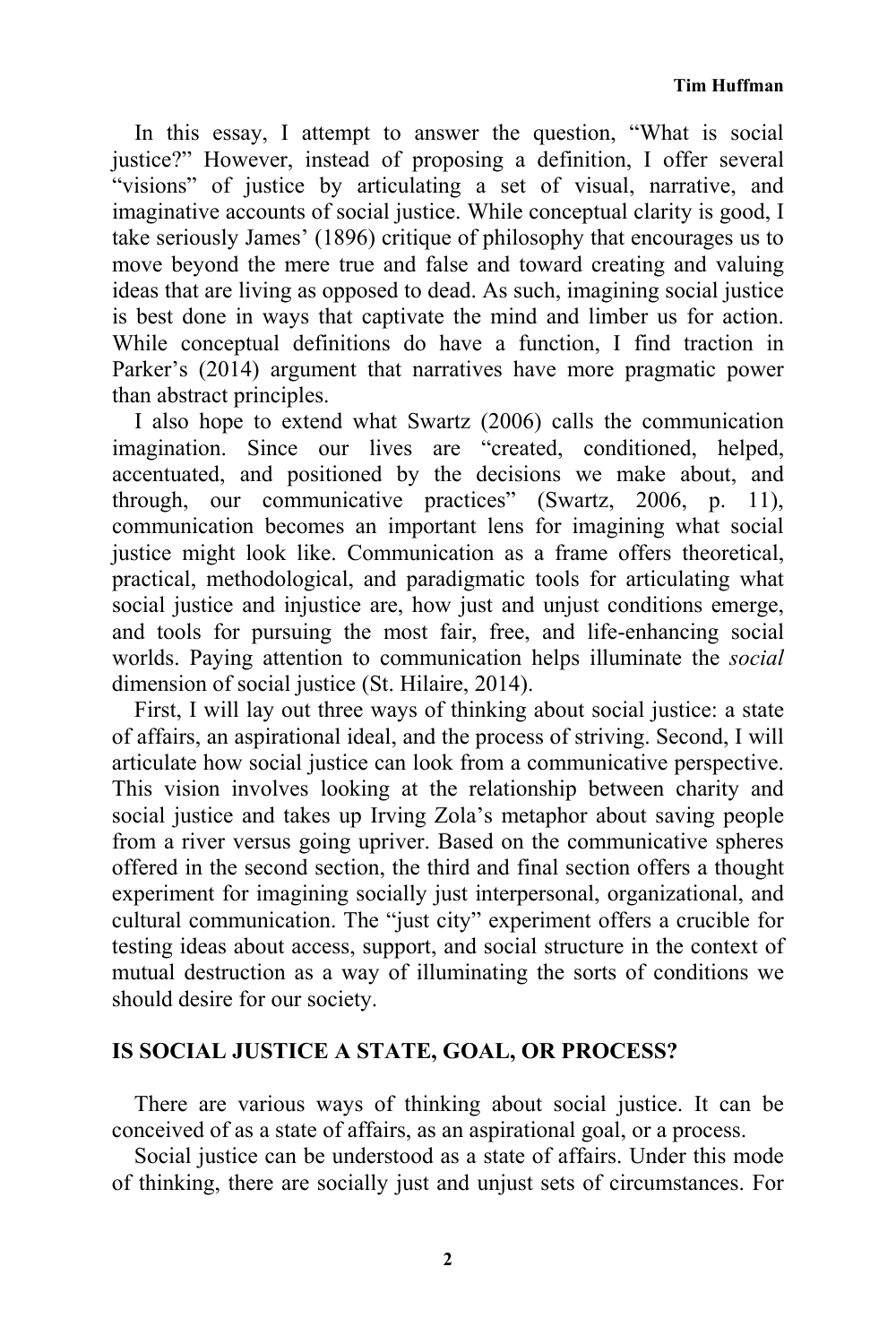instance, one might say, "This situation is socially just because A, B, and C are arranged in a just way." Similarly, a situation could be unjust because of various conditions. While these conditions may not be the traits of an entirely perfect society, a just society will have some ethical foundation in fairness, equity, and dignity. Of course, different accounts of social justice may have differing standards for whether or not the conditions of a social arrangement are just.

Social justice can also be understood as an aspirational ideal. Like the above conceptualization, social justice is a set of conditions that are fair and equitable. Unlike above, however, seeing social justice as aspirational admits to the unavoidably partial and incomplete nature of humans' ability to organize. However beautiful, it is a goal that can never be reached. This is not to say that social justice is not real, but rather to say it is never perfectly arrived at. Analogously, perfect circles can never be made, but circularity exists in nature and artifice. In the way that the idea of circles is helpful in prediction, construction, drafting, and artistry, social justice as an aspirational ideal is useful for imagining, organizing, and participating in a fair society.

Yet another way of conceiving of social justice is as a process. This means dispensing with the idea of social justice as a place at which we arrive or for which we strive. Instead, the work of social justice is the *striving*; it is not a place but rather a process. The process of social justice means striving for each other's wellbeing. As such, a more socially just world is more people striving for and with each other.

Albeit divergent, these conceptualizations are not mutually exclusive. When I listen to or read Dr. Martin Luther King's words in Montgomery, Alabama, about how the arc of the moral universe is long but bends toward justice, I am stirred, viscerally, spiritually, and hopefully to see all movements of the world as the slow but unmistakable and unstoppable walk toward justice (Carson & Shepard, 2001). As King speaks, I can see a place—a half-imagined, half-sensed, but entirely real place—that we are indeed going toward, and in that moment, social justice is a state of glorious affairs where equity and freedom mingle in fairness.

That vision of glory is less clear when reading about or seeing the social and material histories and realities of poverty. I have humanist/historical/political moments when I am very aware of how any particular solution to a problem favors one good over another. From this more critical vantage, a triumphant Promised Land of justice seems impossible, or at least profoundly improbable. Even as I see how racism is constructed and can imagine alternate constructions of society, I am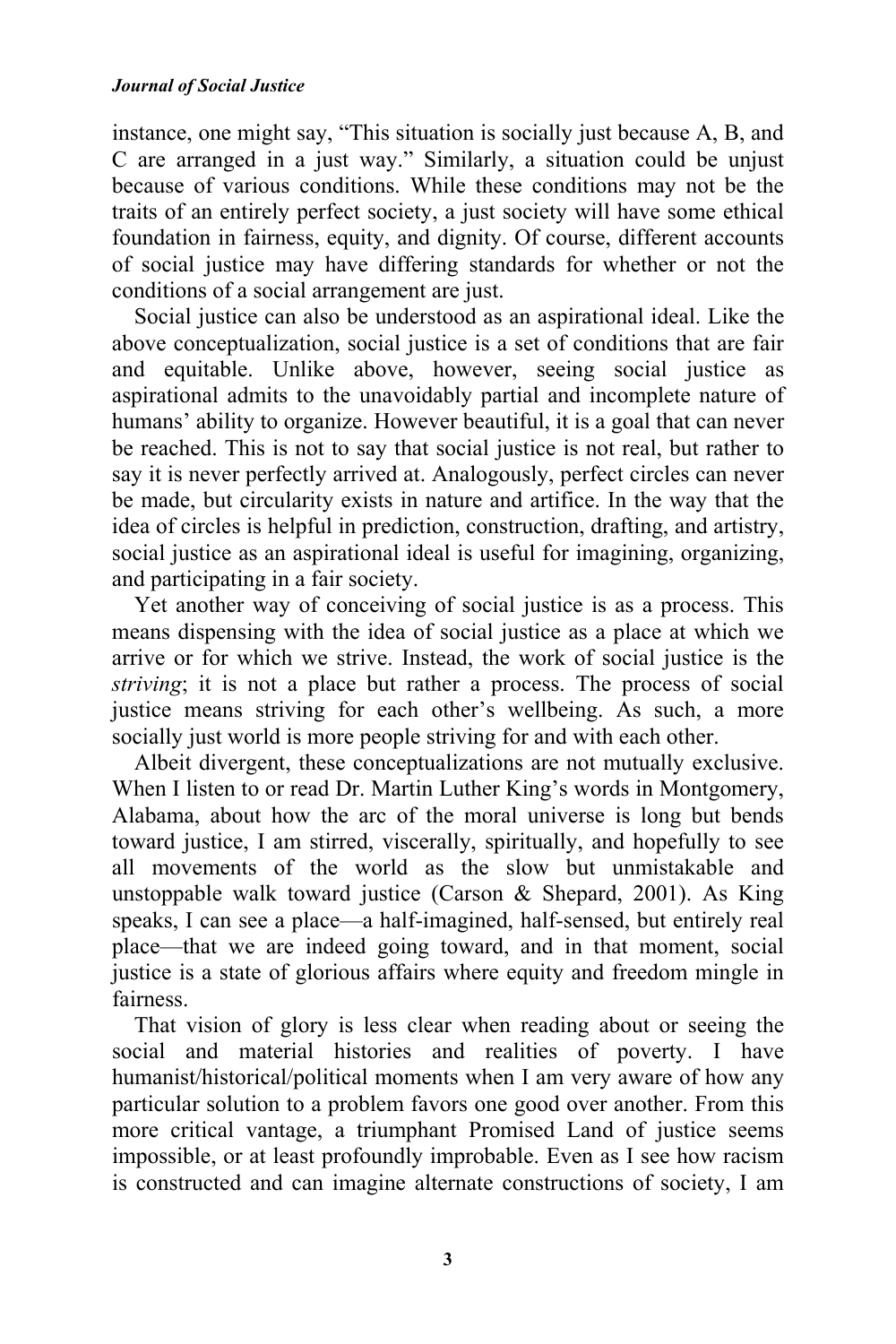troubled by the fact that while the Greeks did not discriminate based on skin color they enslaved people based on language and culture (Bakaoukas, 2005). Patterns of in-group and out-group differentiation seem perniciously human. In this critical light, the version of social justice as an aspirational ideal seems more tenable. It is good to have a world worth imagining and working for, even if it never attains. The North Star is useful for navigating, but we never actually get to it.

Finally, there are moments in my work with people living homelessly when social justice is not distant, transcendent, and untouchable but imminent, present, and unfolding. The acts of being with, serving, and being served unknot my fixations on boundaries and inequities, and for precious though fleeting moments, what we do together is the clearest picture of the just society I could ever have. In that moment, social justice is not some place. It is not some place we keep going toward. Social justice is had when we, together, keep going.

At varying moments in my own work, social justice has seemed to be a state of affairs, an aspirational ideal, and the process of striving. Since each of these versions has come alive for me, I will not argue the primacy of one over the other. They are each inspired by different realities, be it transcendent and spiritual, critical and sobering, or imminent and personal. Rather, I include them here as a way of broadening the imaginative palate. They offer resilience, guidance, inspiration, and reflection in different turns. Social justice is place, seeking place, and seeking; each of these accounts serve as a "tool for working." Together, these variations nuance a picture of justice, particularly when taking a communicative perspective.

## **THE BROKEN RIVER: COMMUNICATION, CHARITY, AND SOCIAL JUSTICE**

Often, social justice is defined in relation to or in negation of charity (Wade, 2000; Marullo & Edwards, 2000). As the traditional distinction goes, charity is attending to the immediate needs of others by giving, while social justice looks at and seeks to change broad societal trends and realities. In these formulations, charity is given varied assessments. In some cases, charity can be part of social *injustice*, as it can reinforce power differences between social classes. Dewey (Gouinlock, 1994) argues that "deliberate benevolence is used as a means of keeping others dependent and managing their affairs for them" and "magnificent philanthropy may be employed to cover up brutal economic exploitation" (p. 118). In celebrating the generosity of the giver, charity is complicit in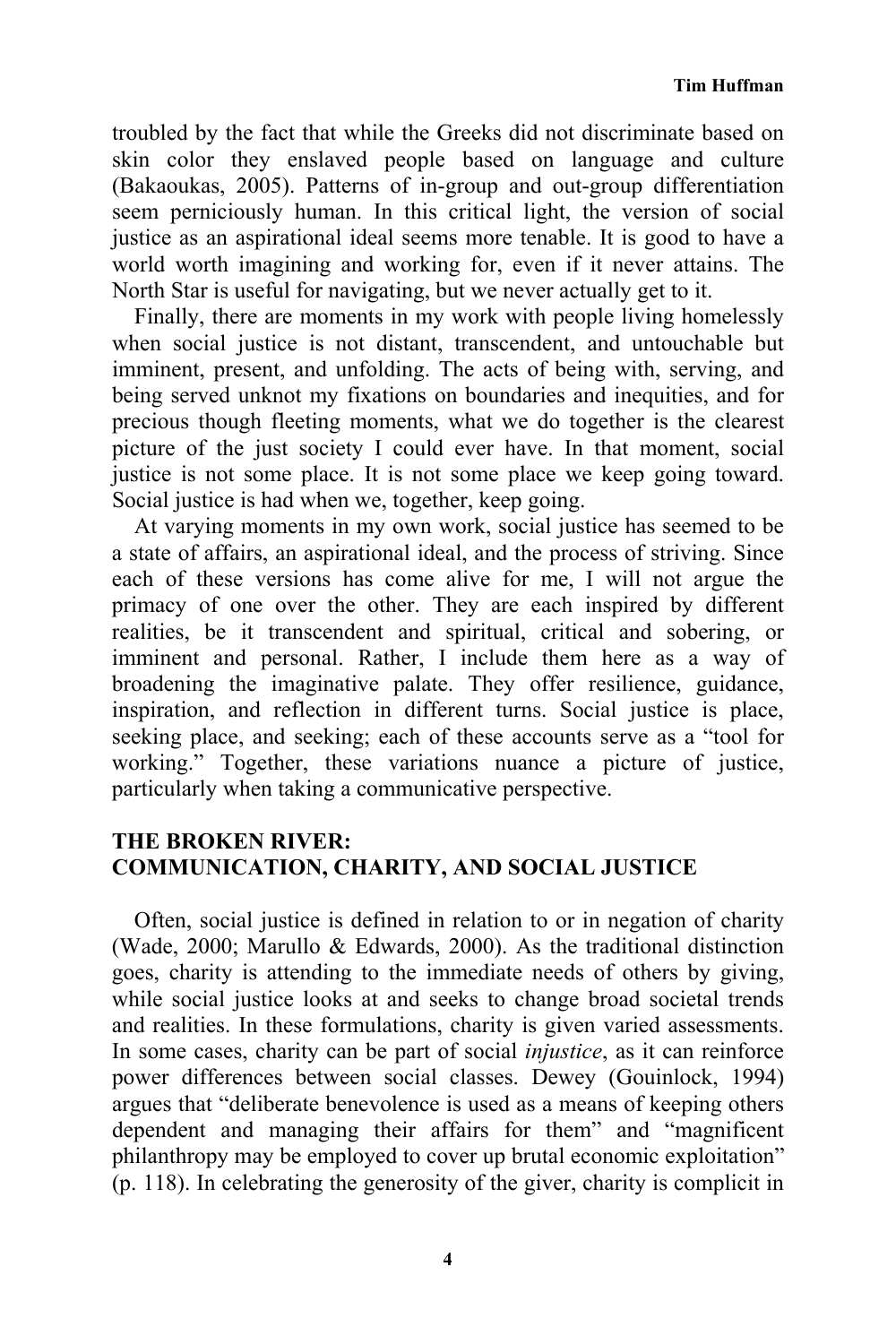#### *Journal of Social Justice*

obfuscating the social and material realities that lead to some having far too little while others have far too much. Some scholars render charity more neutrally, seeing it as nice but ultimately impotent as a mechanism of addressing root causes (McKinlay, 1979). Still other scholars see charity as a necessary social triage that helps those in immediate need survive while also addressing the broader issues (Borg, 2002; Tompkins, 2006). In the section that follows, I will make the case that there is no strict distinction between social justice and charity. To do so, I draw on the discipline of communication to provide an alternate articulation of social action and change.

Human communication exists on various levels: micro (interpersonal, familial), mezzo (organizational), and macro (cultural, national, and international). The micro/mezzo/macro frame is helpful for understanding social inequity, since injustice manifests across all scopes. This is quite clear to me in my work surrounding homelessness in the United States. On a micro-communication level, interpersonal communication can be problematic, as passersby strategically deny homeless others eye contact. Conflict in familial communication can also be part of homelessness. At a mezzo-communication level, nonprofit, governmental, and for-profit agencies organize to respond to various aspects of homelessness (policing, serving, employing, empowering, etc). At a macro-communication level, national and cultural discourses about wealth and poverty surround homelessness and related issues.

Under this framework, one might be tempted to call charity a microaction and social justice a macro-action, as charity is caring and immediate while social justice addresses broad structures. However, this view is flawed for two important reasons. First, communication, regardless of its level, is social. Interpersonal, organizational, and rhetorical acts all engage social reality. While some deploy the term social justice to mean "not criminal justice but wealth distribution," the notion is far richer than that. By taking a communicative approach, the *social* in social justice comes to represent a broad set of inter-human affairs. These communicative affairs can be ethical and fair or unethical and unfair and, therefore, can be just or not. Now, what justice looks like on different social levels varies. Justice might involve dignifying or humanizing interaction at the interpersonal level, while it would also include policy and practice at an organizational level. But regardless of the scope, where there are people communicating there is social justice to be done.

Separating micro-charity from macro-justice is also misguided for a different reason. Cleanly differentiating between micro- and macro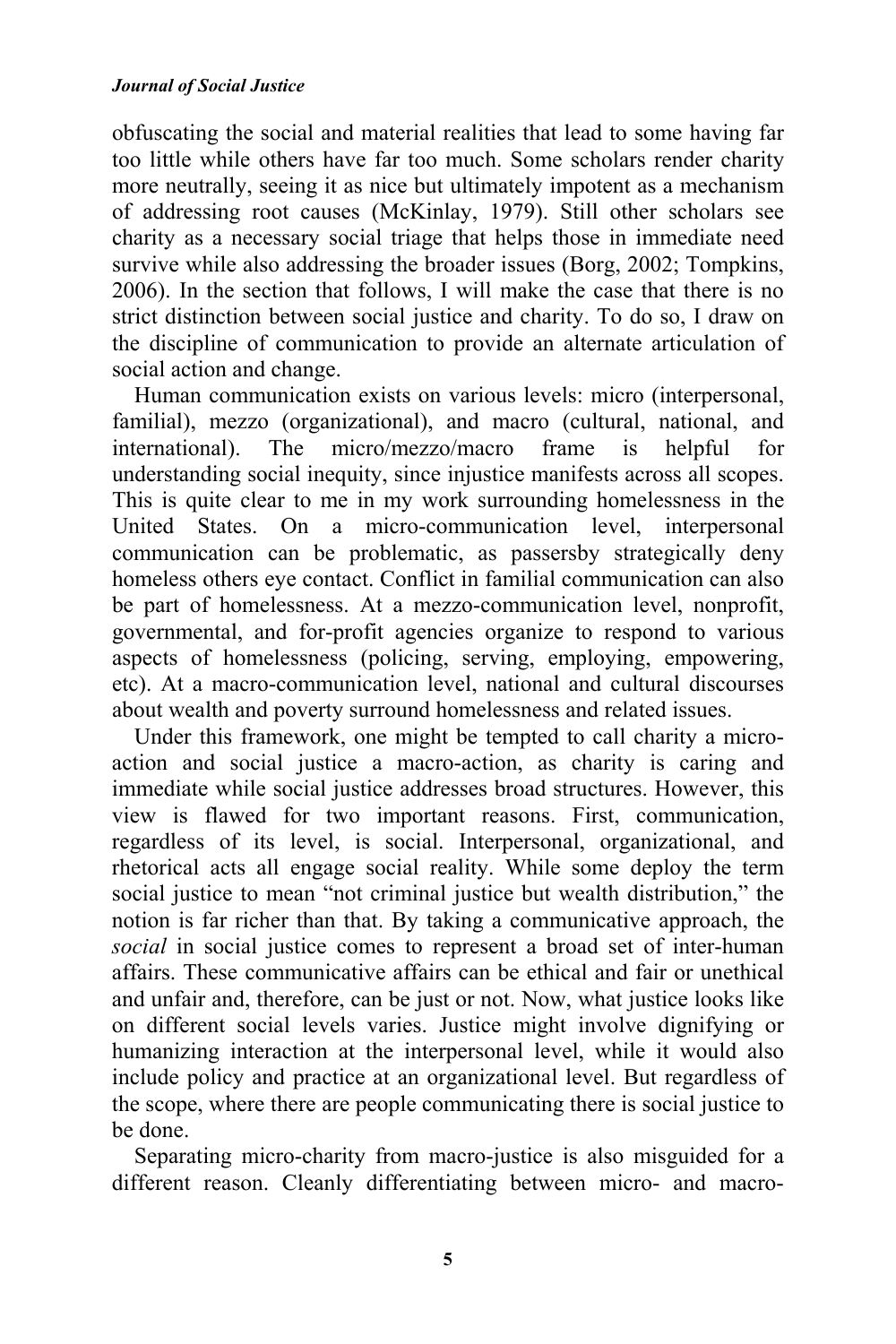communication is more of a conceptual pursuit than an actual identification of causally distinct phenomena. Communication at one level bears down on lower levels and scales up to higher ones (Giddens, 1984; Poole, Seibold, & McPhee, 1996). Micro-discourses of employees and managers develop into mezzo-organizational practices and policies, and as practices spread between organizations they inform macronational conversations. Similarly, macro-governmental action disciplines mezzo-level organizational function and form, which in turn influences how micro-action is taken by individuals (LeGreco & Tracy, 2009). There is a duality to structure (Giddens, 1979). The little makes the big even as the big makes the little. As such, even if it made sense to differentiate charity and social justice on the basis of scope, that distinction does little real conceptual work.

The interplay between micro, mezzo, and macro scopes of social reality challenges an oft cited allegory separating charity from social justice. Adapted from a story told by Irving Zola, McKinlay (1979) asks the listener to imagine a peaceful river town that starts finding wounded and dead people in their river. As the story goes, people dive into the river and pull out the bodies. They bury the dead, heal the wounded, and adopt the orphans. McKinlay suggests this is charitable. Social justice, on the other hand, requires more than just immediate care. It means going up river, discovering the source of the conflict, and trying to solve it. I do not believe the story has a name, but I call it the allegory of the broken river.

When read with notions of micro, mezzo, and macro in mind, the story seems to be articulating a downward and unidirectional account of social issues. The immediate micro-need is caused by the structural and political macro-events. If only the villagers could solve the political strife upriver, the bodies would stop floating downstream. In this version, broad problems cause particularized suffering, and it is not enough to solve the individual problems. The story seems to suggest that the need for charity arises from a lack of social justice. The proliferation of this allegory is evidenced by the common use of the term "looking upstream" in social justice, public health, and policy discussions.

However, in light of the duality of structure and the fact that macro, mezzo, and micro realities influence each other, this broken river's allegorical universe can be expanded. Imagine a third town, even farther downstream. Because of a large dam, the bodies of the first town's conflict never reach the third town. But should the second town refuse to care for the dead and wounded caused by the first, the river's water will become rancid and dangerous to drink. This lack of fresh water is not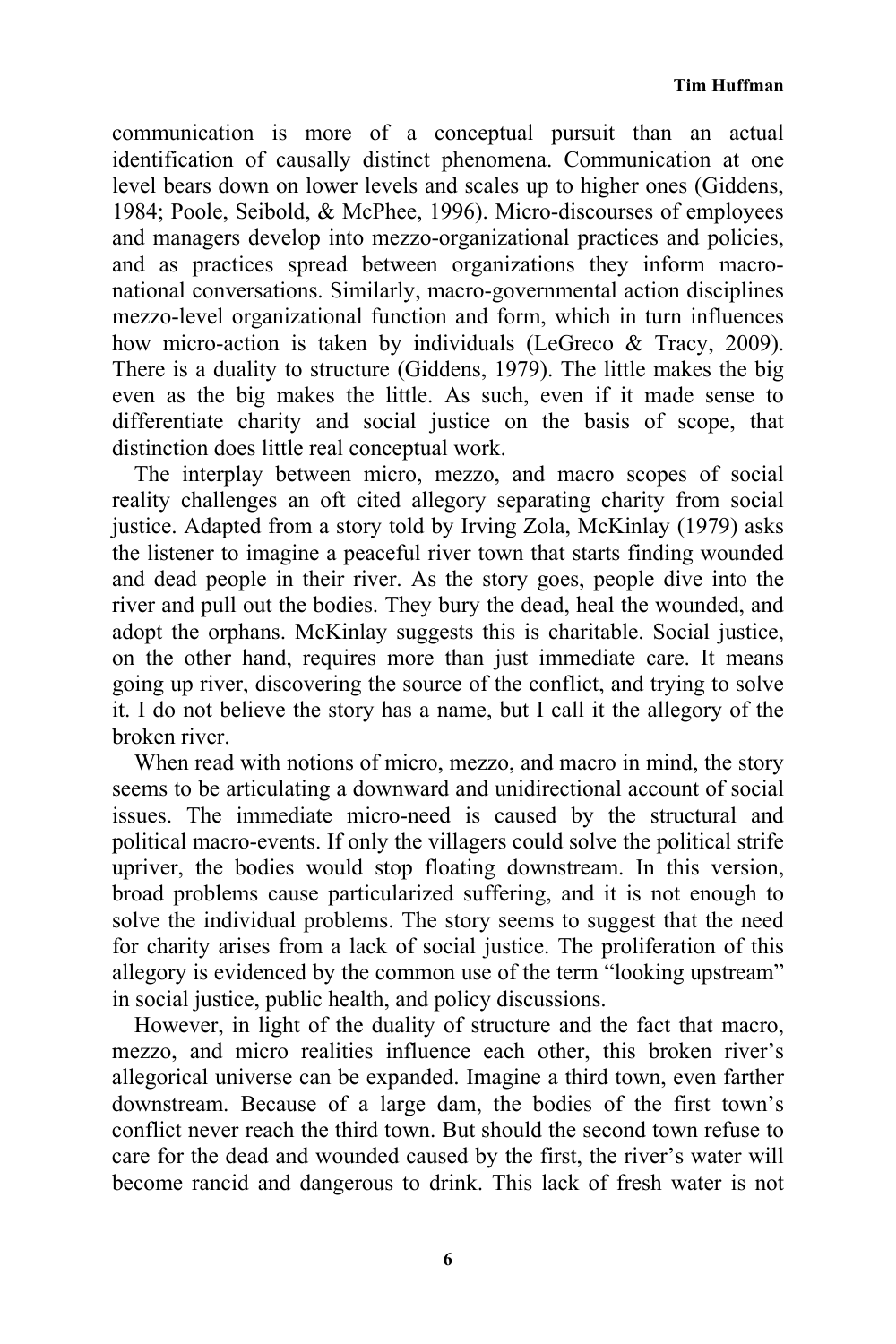particularized, but general. It does not cause merely immediate problems, but long-term ones. It is not an individual problem, but a structural one. In this case, a lack of charity (care for the wounded and dead) leads to a social injustice (the right to clean water) downriver.

As society moves through chronological rivers, there are certainly causal factors that lead to current conditions. As such, I do not mean to erode the courage or insight it takes to solve problems before they happen or to alleviate suffering in the long run by addressing structural issues now. What I aim to disabuse is the notion that the pursuit of social justice is only macro and political. Social justice is also micro and personal. Consider.

Self determination is a condition for human thriving. Because of political and economic realities, many people cannot choose to participate in market structures for lack of resources. This forces them to meet critical needs by accessing human services. If those human services are administered in an overly technocratic or paternalistic way, it will seriously cut down on the individuals' ability to make their own choices about their lives. However, if those organizations and the people who constitute them interact with clients in a dignified, respectful way and allow the clients to choose for themselves, self determination continues to contribute to their thriving and the moral arc continues to bend toward justice. As this example illustrates, the issues move dynamically between the personal and political, the interpersonal, organizational, and cultural.

For three years, I worked with an organization that provided outreach and a drop-in center for homeless young adults. While some might call the provision of food, showers, safety, and space to the homeless an act of charity, it is simultaneously the reconstitution of the social order in a way that contributes to human flourishing. At the time, I certainly felt as though I was part of a community that was contributing to social justice. My feelings mirror others engaged in micro-practices; Morgaine (2014) finds that the majority of the direct-service social workers she interviewed saw their work as contributing to social justice. Adopting a communicative frame helps reveal the interconnectedness between charitable care and justice-based advocacy. Since individual interactions are influenced by cultural narratives, how we treat others is based on public discourses about the part they play in society. This is an example of macro-communicative norms influencing micro ones. But interaction is also how we organize solutions. Ultimately, communicative encounters at the individual level create various organizational realities. Trends in organizational realities impact political action and media coverage in ways that change public discourse. In this way, the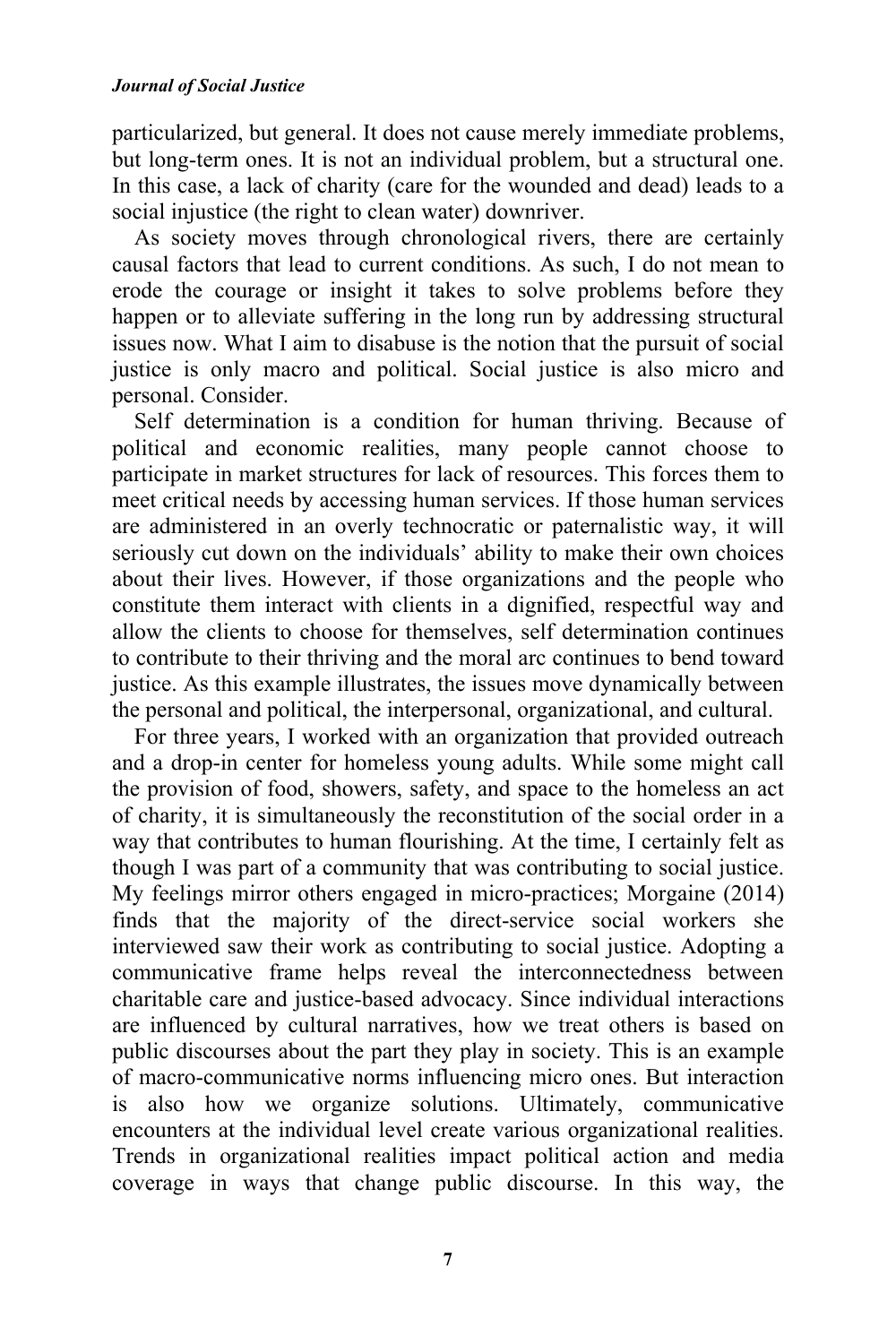individual influences the structural. Simultaneously, individual acts are downstream from structure, but structure is also downstream from individual acts.

As such, I do not strongly separate charity from social justice. Rather, I argue that charity is a mode of acting and organizing that is focused on providing for needs in a noneconomic exchange. As I consider what a socially just world looks like, I imagine people being willing to help others in need without expectation of payment. Charitable action and organizing can be a deeply humanizing and profoundly practical way of pursuing justice.

Does that mean all acts of charity lead toward justice? No. For instance, evangelical Christian churches often do outreach to people experiencing homelessness. Some do so with no need for thanks or reciprocation. Others use such outreach as a religious recruitment tool and force those they serve to attend religious services as a condition for continued assistance. If a city had 10 outreach organizations and seven of them demanded religious participation in exchange for help, I would consider that an unjust social formulation on the grounds of coercion, despite there being lots of charitable action. This is not to say that religious-based charity is essentially unjust. There are successful recovery programs that systematically incorporate religious doctrine. The unjust elements arise in conditions where no other choices are tenable. A world where nonreligious persons can restrict their affiliation to nonreligious services without meaningful opportunity loss seems reasonable and fair to me. Charity is not essentially socially just, but ethical, structurally sensible, and humanizing charity is necessary for pursuing social justice.

Social justice relies on various modes of action and organizing, including advocating change, building community, improving governance, and reorganizing markets. Looking at these other forms of acting and organizing helps solidify the relationship between charity and justice. For instance, social justice cannot be attained without advocacy. Advocacy is necessary for changing formal and informal social arrangements. But is all advocacy socially just? Certainly not! Advocacy is a mode of acting and organizing that seeks to change policy and opinion on a particular issue. All manner of stakeholders advocate for their particular interests, some of which are for the benefit of a few. Advocacy, therefore, is not essentially socially just, but it is all but impossible to imagine the pursuit of social justice without ethical, structurally sensible, and humanizing advocacy.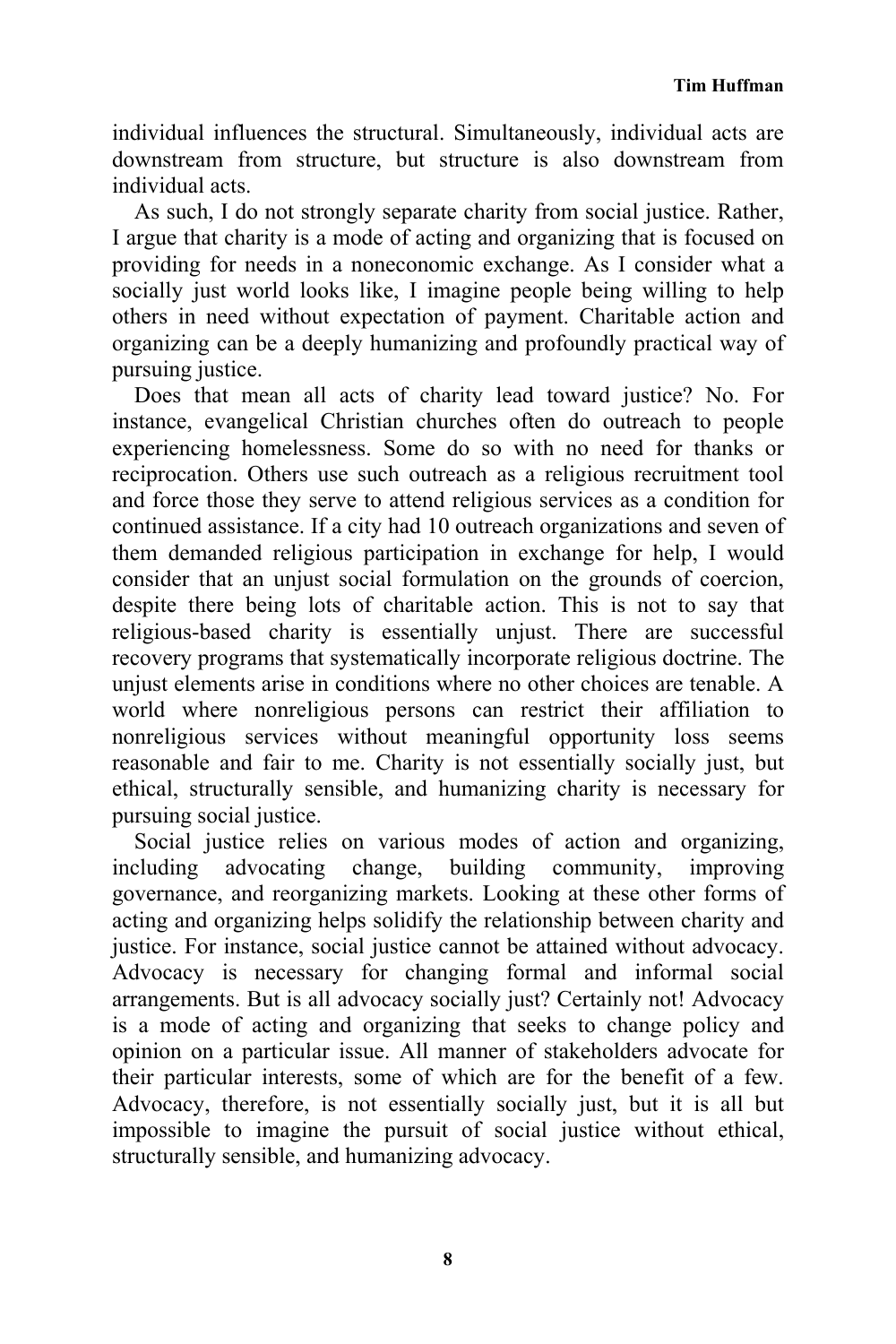#### *Journal of Social Justice*

Community has a similar relation to social justice. Many argue that community is an essential criterion for a socially just world. I agree. But not all formulations of community are fair. Communities can be exclusionary, exploitative, socially oppressive, hate-driven, and resourcemongering. But though unjust modes of community exist, community still serves as an indispensable cornerstone of social justice. Advocacy, community, and charity all hold parallel relations to social justice. They are necessary, but not sufficient, conditions for social justice to be attained.

In summary, social justice does not always mean going "upriver" of immediate problems to solve their causes. There is a downriver, too, and solving immediate problems helps improve proximal and distal outcomes that are both personal and political. Ultimately, working for social justice does not mean privileging the labor in one town or another, but rather, it means living in light of the fact that we all drink from the same river. Micro, mezzo, and macro communicative realities influence each other. And social justice and charity co-operate. In the section that follows, I make the case that access is a powerful way of imagining what social justice is.

### **THE JUST CITY: IMAGINING SOCIAL JUSTICE**

Conceptualizing social justice is considering what "better" looks like. According to Rawls (1971), the answer to that is fairness. Fairness, in his vision, is a blend of freedom and equality and serves as the basic foundation of considering a just world. Social justice takes up inequities of all kinds (Barry, 2005). However, income and wealth inequity can dominate these conversations. Clearly, there are radical wealth disparities in the world. There is also a strong case to be made that these disparities contribute to widespread suffering and exploitation of both human and natural resources. Wealth is not arrayed fairly, equitably, or in a way that contributes to broad freedoms. As such, it is not surprising that wealth becomes a key issue in conversations of social justice.

However, I propose that wealth distribution is a limited starting point for considering what social justice is. Rather, when pursuing social justice, it is more helpful to consider what humans need to thrive and the processes that lead to those conditions. Social fairness is not about everyone owning the latest iPod or driving giant SUVs. It is about all people having decent and humane access to the conditions of living well. Socially just conditions arise when people can access what they need,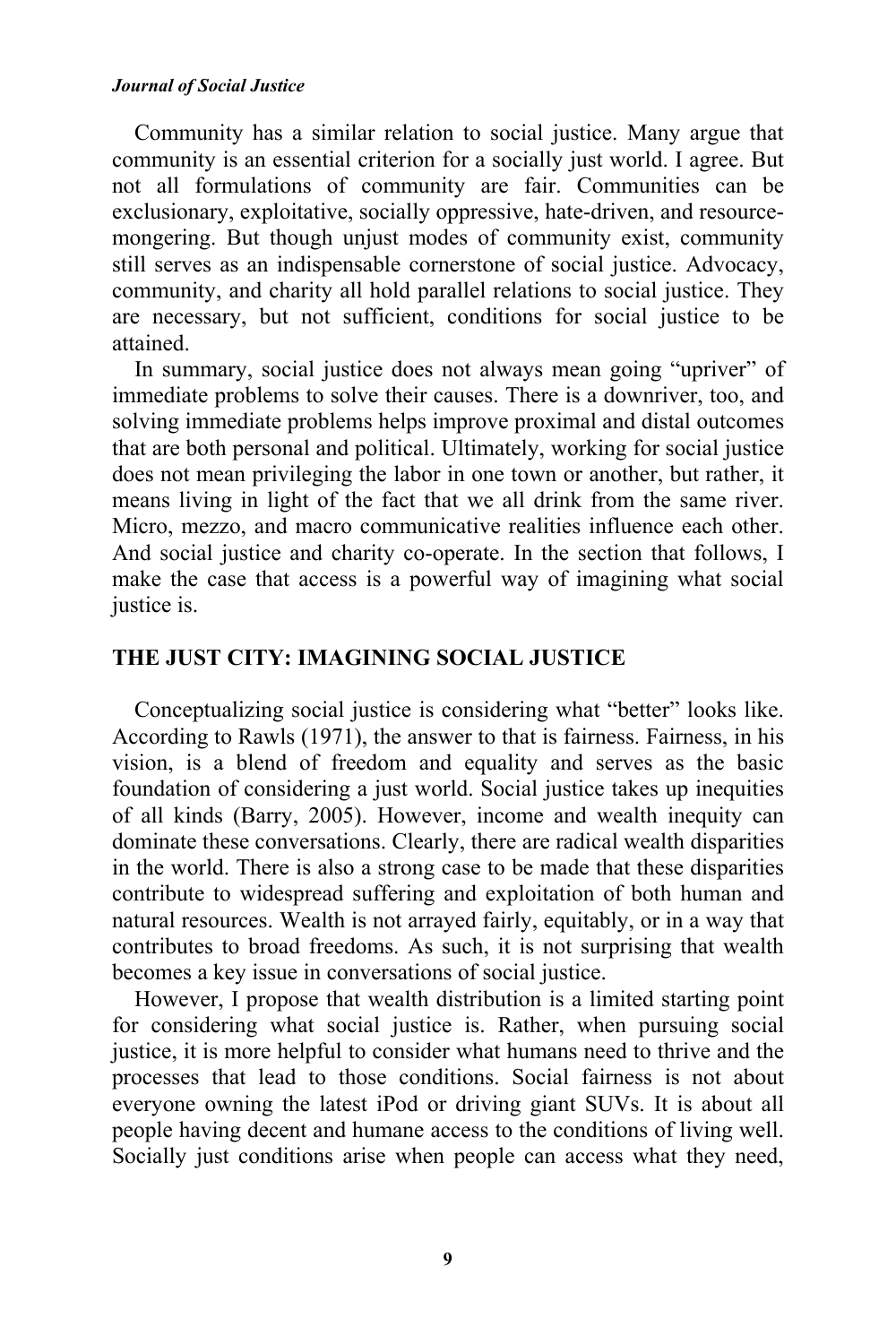regardless of the level of their personal wealth. Access undergirds social justice.

In many ways, all societies are constituted by negotiating access to resources. Societies establish (and are established by people determining) who can use this thing or that place. But to use the notion of access also subtly invokes a corollary notion: restricting access. To say that a shift manager can access a store before opening is also to say that other people are restricted from accessing it. Societies often restrict access through implicit and explicit uses of coercion, deception, and force. Being moved along by security guards and police officers is a common experience of homeless people. Material and spatial arrays prevent certain people from going certain places. I do not assert that all people have the right to go wherever they want whenever they want. To be sure, privacy is also a right. But when conceiving a better world, much can be revealed by thinking about access and the coercion that undergirds access. With that in mind:

Imagine a city.

Imagine buildings large and small, roadways and walkways, shrubberies and trees. Populate it with people. Some are old, some young. Some are short, some tall. This city need not be a shining golden edifice on the top of a hill. It need not be carved from marble or alabaster. It need not be *utopic*. But this city is a just one. What sets this city apart is its central building. Slightly raised for all to see, the building is known by all who dwell in the city. The building has no locked doors. It has no guards. In fact, the only thing in the building is found at its center. It is a short pillar, with a small, clear, easily removed plastic box that houses a single button. All the city's promise and tragedy rests in that small button, for if anyone pushes it, even once, a series of explosive devices buried beneath the city will destroy it and all its people.

Now I ask: how would the city need to be organized to prevent the button from ever being pushed without resorting to coercion, deception, or force?

I begin to answer that question by turning to empathic perspective taking. Imagine what might cause someone to push the button. Scorn. Rage. Loss. Righteous indignation. Nihilism. Despair. A deep sense of being wronged. Pick one and imagine the person who feels that way. Empathize with him or her. Consider what events in his or her life have led to that emotion. Now imagine you are standing outside the building. What would you say to him or her? Without force, deception, or coercion, save your city.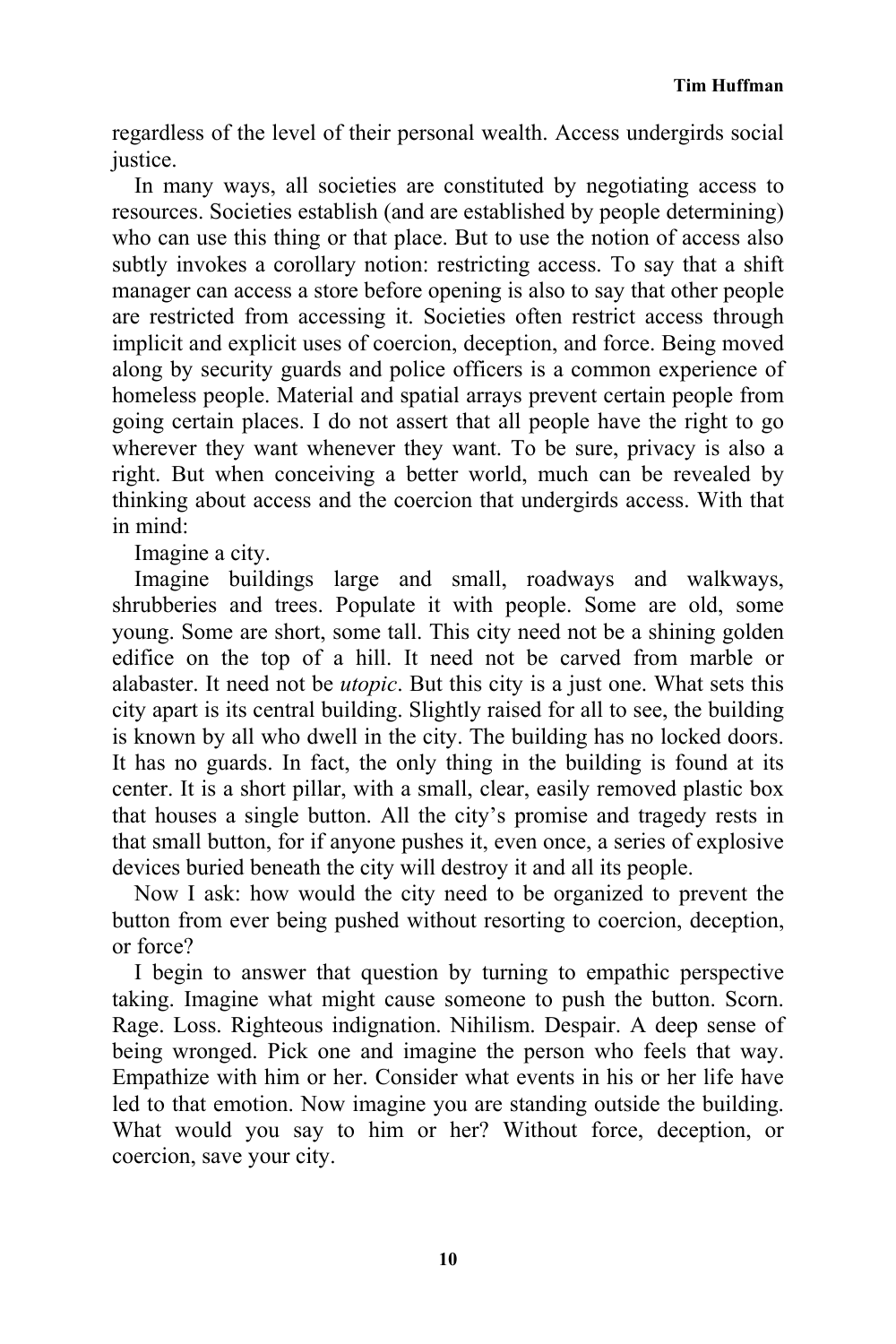#### *Journal of Social Justice*

I suspect such a city would keep people in and around the central building to do just that. Not guards, but communicative healers, whose job it is to attempt a last-ditch effort to restore hope and humanness to those who have no stake left in the social order. In a way, the central building would be something of a temple, a place of healing, and I like to imagine the button would be known as the "temple button." While the healers' original function would be as the city's non-coercive way of preventing people from acting on despair, I suspect that after a time people would intentionally go to the temple to have their hope restored.

But some hurts cannot be healed by a single conversation, and the temple healers would be insufficient for saving the city. As such, I also believe the city would take a community approach to wellbeing and try to address problems as they developed. This would require an ethos of caring for one's neighbor and an attention to the trials of others and a sense of shared stake in each others' wellbeing.

But citizens healing and supporting each other only works when the communicative healers keep faith in the social order, too. Whole communities could lose heart. As such, it would be essential to keep communities engaged by giving them a stake in how the city runs and ensuring they have a place. Keeping the city safe would require foresight about the conditions people would need to thrive and the active pursuit of those conditions.

I think the thought experiment has more value if I refrain from answering too much of my own question and leave room for others to consider their own answers. I believe that the answers to the question "How would the city need to be organized to prevent the button from ever being pushed without resorting to coercion, deception, or force?" would ultimately render a picture of what social justice is. Rodriguez (2006) suggests the most productive and profound definition of communication involves vulnerability to each other's humanness. In this case, the vulnerable city helps us imagine what social justice is because it asks us to consider ways people would need to communicate and organize so that all people have a deeply held stake in the social order. Would such a city need complete wage equality? Likely, no. Some jobs are harder than others, and people reasonably apprised of those difficulties would probably let people willing to work much harder make more money. On the other hand, even a reasonable person might consider pushing the temple button if a health problem prevented him or her from working and loss of work led to loss of medical access. Note the difference. Social justice doesn't necessitate enforced sameness. It requires legitimized humanness.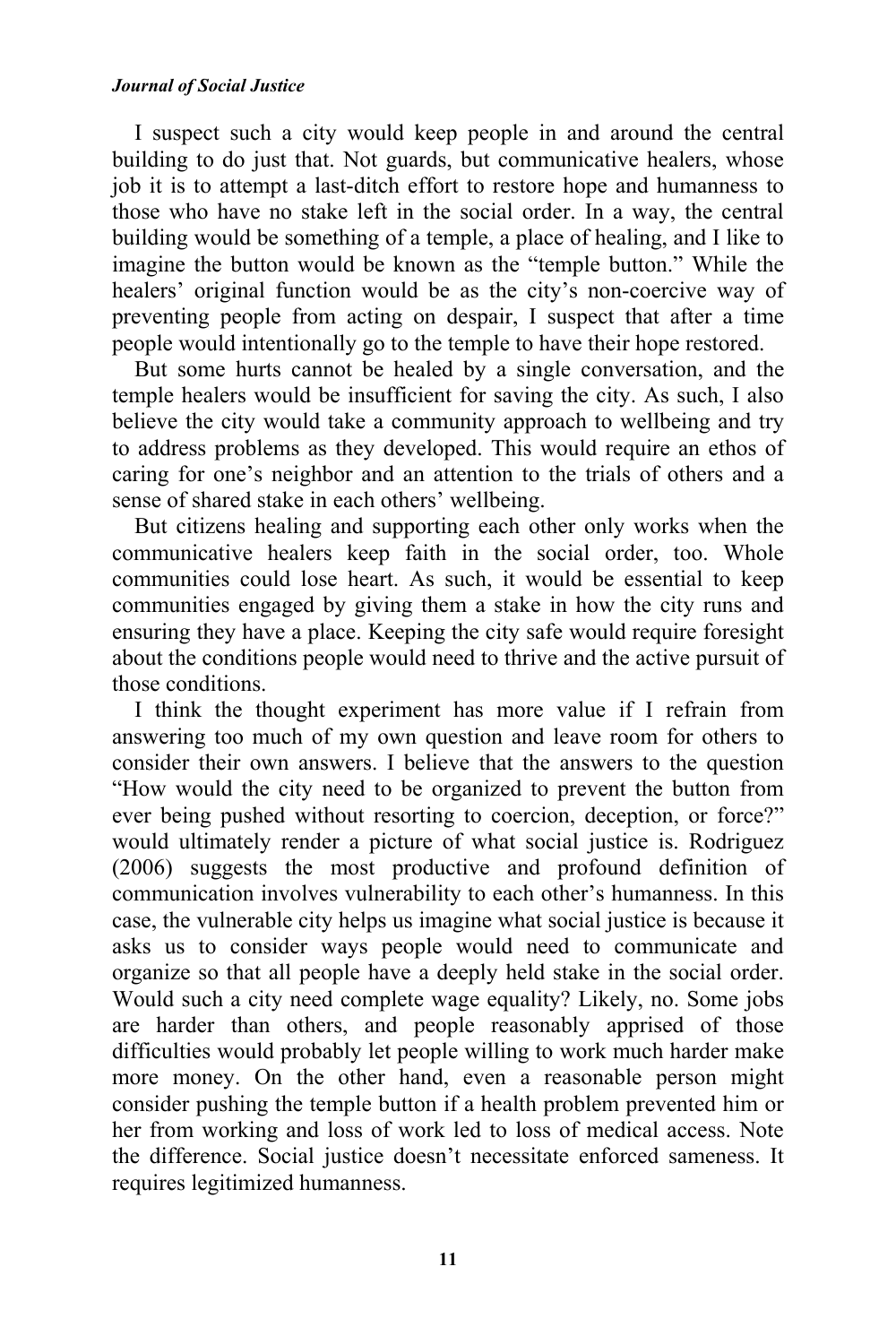For those who find this thought experiment outlandish, I propose that we are closer to this world than one might think. Certainly there are people who would feel called to push the button. When someone walks into a school or movie theatre with assault rifles and tear gas, ready to kill and die, is not his finger on the temple button? When a people raze their own neighborhoods in response to police mistreatment, are their fingers not on the temple button? And while no such temple of destruction currently exists, we live in a time when nuclear technology is slowly but ever proliferating and 3D printers can print firearms. I do not share these facts to be a harbinger of doom, but to call attention to the ways the social order is undergirded. The thought experiment works in the inverse. If force, coercion, and deception could not prevent any person from ending society as it currently is, how long would it exist? I suspect not long.

To be clear, I do not think building a temple of destruction in the middle of all cities is the best route to social justice. I would find residence in such a place very anxiety producing. But it is good to meditate on the fact that we are mutually vulnerable in the face of each other. Indeed, the temple button serves as a fantastical way of arriving at a simple but far-reaching notion of social justice: the socially just society is one that all members would voluntarily participate in and desire to continue.

The just city also echoes the points made in the two sections above. The city would need to have social justice in all three senses: as a place, as a goal, and as the process itself. It would not survive if some version of justice could not be arrived at. But it would also be doomed by settling into a social formulation that seemed to work for now and, therefore, stopped engaging in ongoing, aspirational efforts. Similarly, the city's success would rely on socially just communication at microinterpersonal, mezzo-organizational, and macro-cultural levels. It is helpful to imagine the small, medium, and large scale social realities that would be required for survival.

### **CONCLUSION**

Frey, Pearce, Pollack, Artz, and Murphy (1996) argue that communication enables the pursuit of social justice. Clearly, activities like advocacy and organizing rely on communication and, therefore, make communicative practice an indispensable tool for activists. What I argue here is that *thinking* communicatively is a profound, imaginative resource when trying to visualize social justice. Whether approaching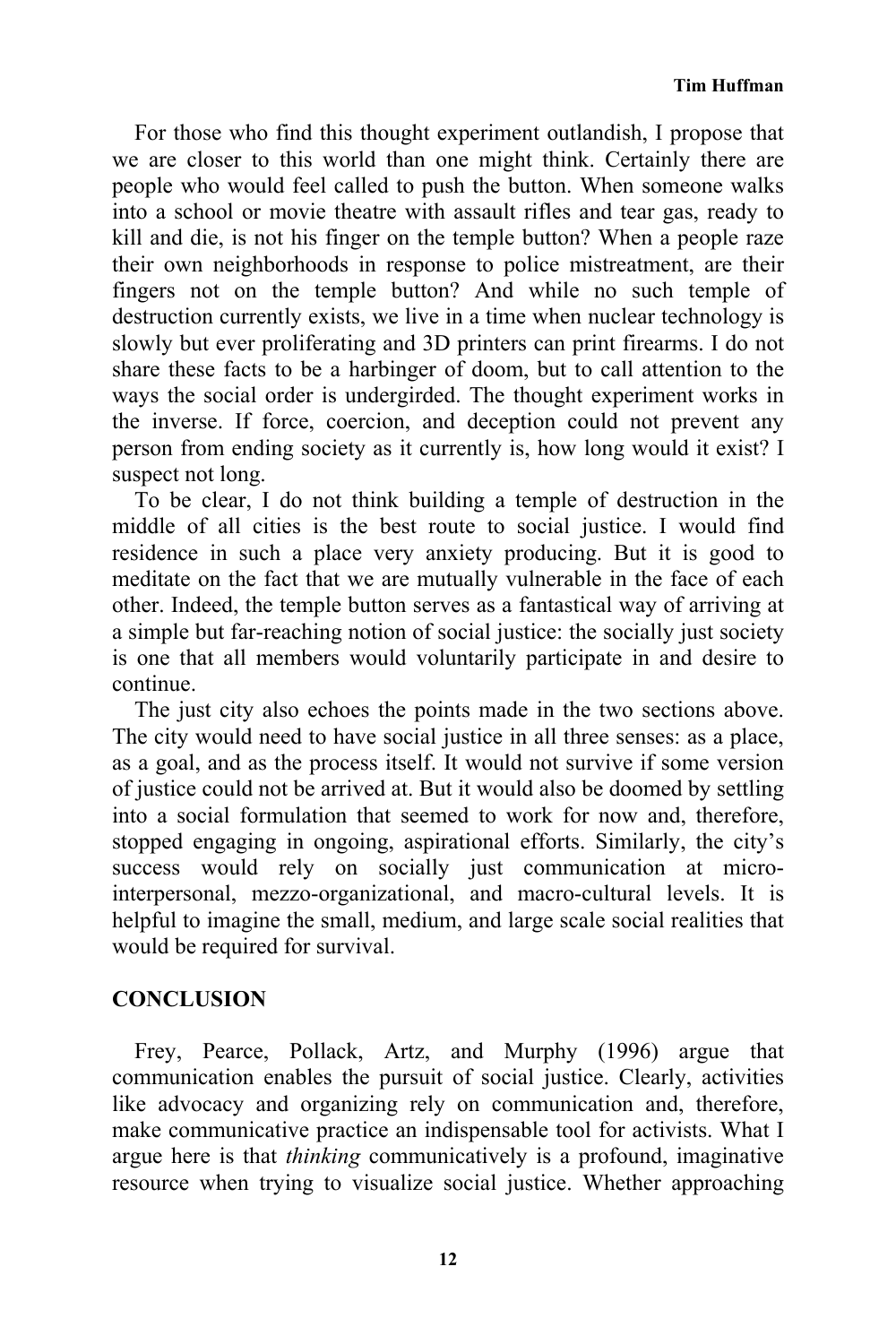justice as an achievable state, an aspirational ideal, or a process toward said goals, we do well to attend to the interpersonal, organizational, rhetorical, and cultural realities, possibilities, and constraints.

This is not to discredit other renderings of social justice. Economists, philosophers, theologians, social workers, sociologists, public health scholars, and others all have valuable frames for articulating what social justice is. But even within these disparate fields, I call thinkers and activists alike to consider not only the material arrangements of society, but also the interactive, social arrangements. For while two people may be able to lift unequal amounts of weight from a squatting position, or two people's skin may absorb and reflect unequal amounts of light, what our differences mean is always a social question. As such, questions of social justice, regardless of the disciplinary frame, are deepened by answering Pearce's (2007) question, "What are we making together?"

### **REFERENCES**

- Bakaoukas, M. (2005). Tribalism & Racism among the Ancient Greeks: A Weberian Perspective. *Anistoriton Journal*, *9*.
- Barry, B. (2005). *Why social justice matters*. Boston: Polity.
- Borg, M. (2002). *Reading the Bible again for the first time: Taking the Bible seriously but not literally*. San Francisco: Harper.
- Carson, C., & Shepard, K. (2001). *A call to conscience: the landmark speeches of Dr. Martin Luther King, Jr*. New York: Hachette Digital.
- Frey, L. R., Pearce, W. B., Pollack, M., Artz, L., & Murphy, B. A. O. (1996). Looking for justice in all the wrong places: On a communication approach to social justice. *Communication Studies, 47*, 110–127.
- Giddens, A. (1979). *Central Problems in Social Theory*. London: The Macmillan Press Ltd.
- Giddens, A. (1984). *The constitution of society: Outline of the theory of structuration*. Cambridge: Polity.
- Gouinlock, J. (Ed.). (1994). *The moral writings of John Dewey*. Amherst, NY: Prometheus Books.
- James, W. (1896). The will to believe. *The New World, 5*, 327–347.
- LeGreco, M., & Tracy, S. J. (2009). Discourse tracing as qualitative practice. *Qualitative Inquiry, 15*, DOI: 10.1177/1077800409343064
- Marullo, S., & Edwards, B. (2000). From charity to justice: The potential of university-community collaboration for social change. *American Behavioral Scientist*, *43*(5), 895‒912.